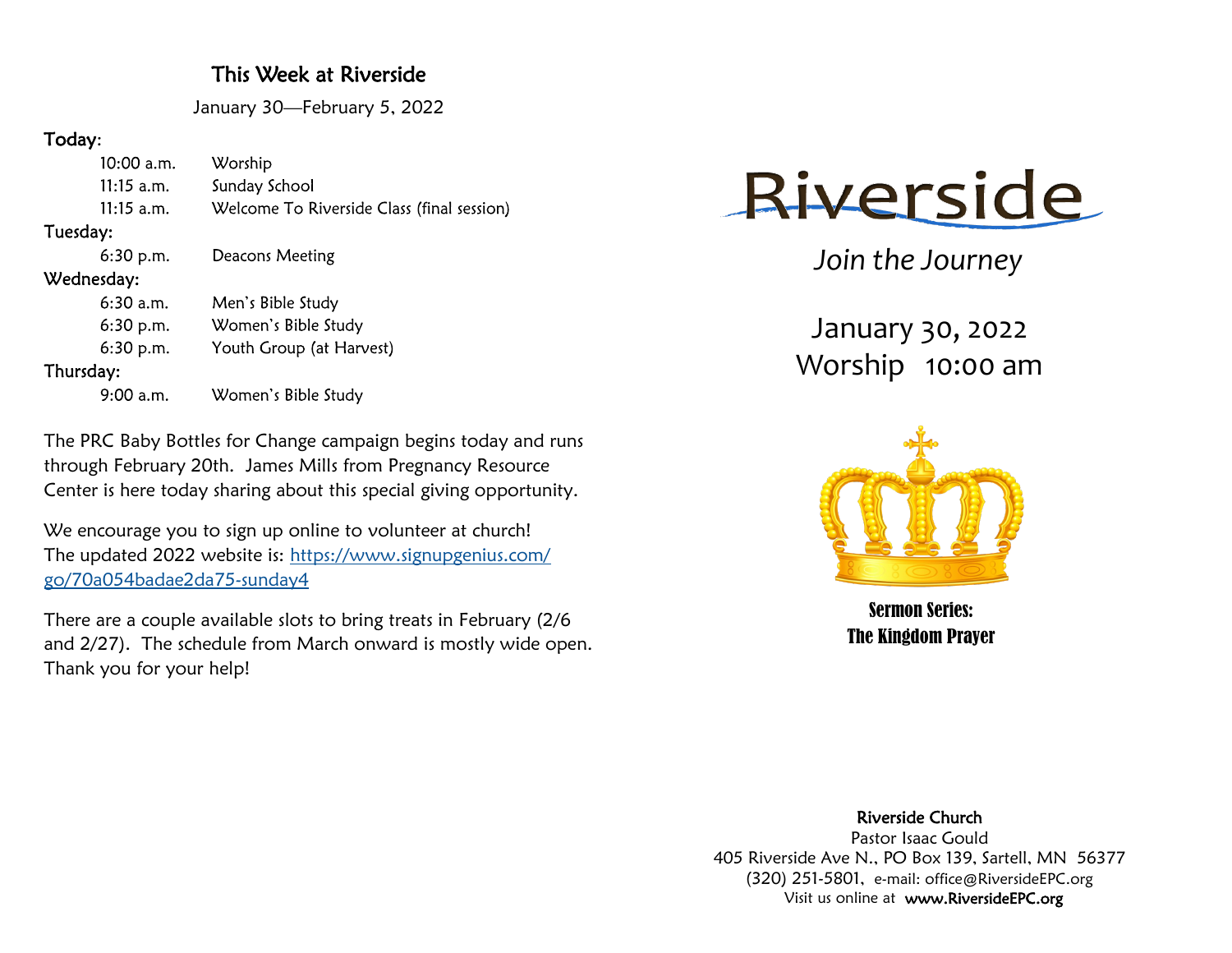# Riverside *Join the Journey*

January 30, 2022

Welcome and Announcements

Call to Worship

Songs of Praise— Come Ye Sinners

His Mercy is More

Oh the Deep Deep Love of Jesus

Offering The Third Petition

Doxology

Scripture Reading— Matthew 6:9-13

Sermon "Thy Will Be Done"

Series: The Kingdom Prayer

Closing Song— Take My Life and Let It Be

Benediction

## Welcome Visitors!

#### LET US KNOW YOU ARE HERE.

Each pew or row of chairs has visitor welcome cards in the pew racks— a place for you to let us know you were here. If you simply sign your name and address, we'll send you a card. If you'd like more information or to be included on our information updates please leave an email address as well. Place these cards in the offering box.

#### FREE, FREE, FREE!

At Riverside we have a spirit of making things free. It begins with our service. We offer free copies of the service on CD and free Bibles all can be found just off the sanctuary on our information tables.

#### **RIVERSIDE'S AFFILIATION**

Riverside is a member of a wonderful denomination known as the Evangelical Presbyterian Church. For more information about the EPC visit their site at www.EPC.org.

#### **CHILDREN IN WORSHIP**

We welcome children in our service, even noisy ones! A cry room is accessible from the back of the sanctuary for parents who wish to sit with a child in a room where they can hear but not be heard.

#### **COVID-19 PREPAREDNESS**

Our COVID-19 Preparedness Plan is posted on the wall, and copies are available. In the event of an infection on site, we will make every effort to contact those who were present.

Hearing Assistance - Please feel free to take advantage of our hearing assistance devices. Ask an usher or visit our sound booth at the rear of the sanctuary.